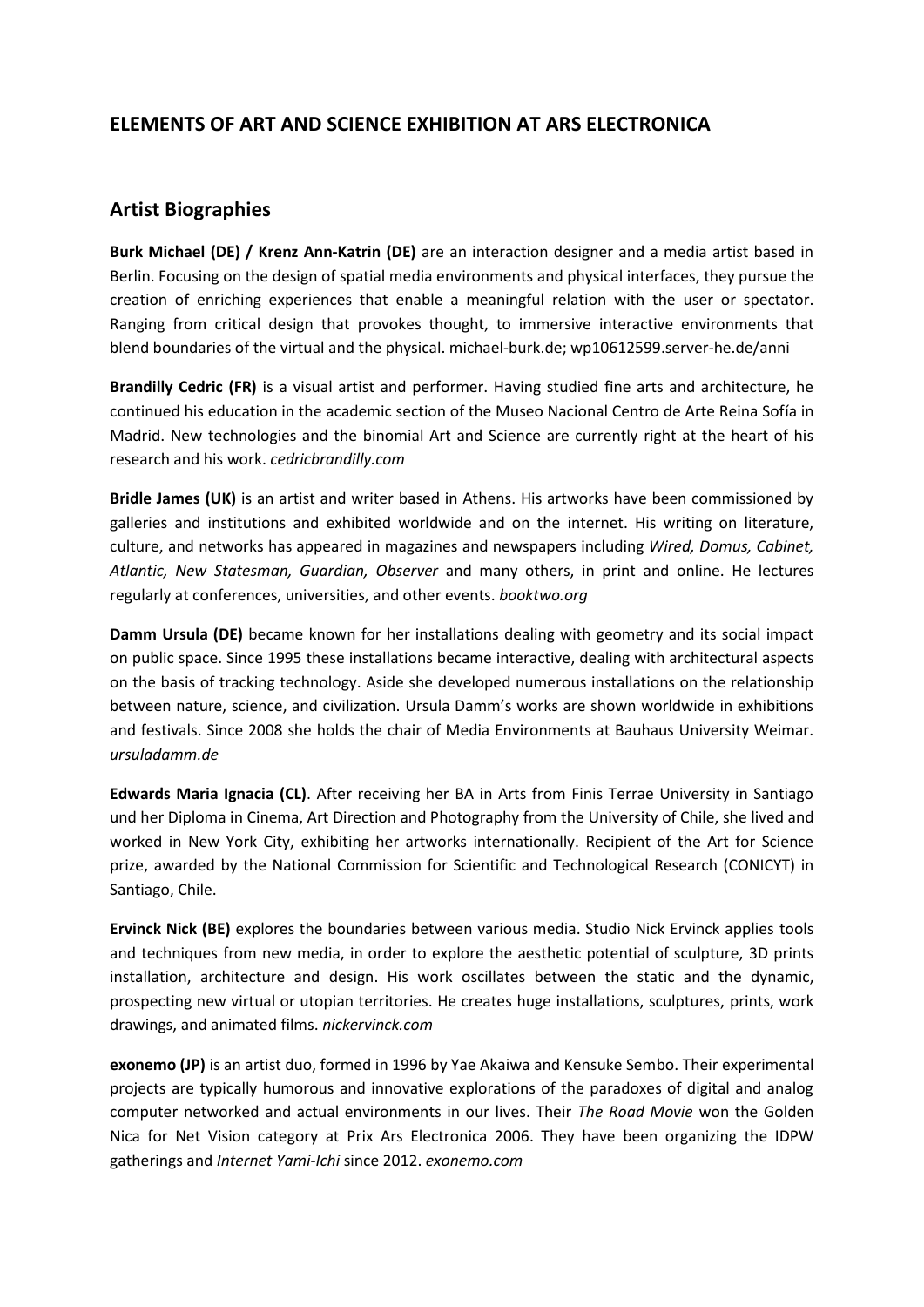**Harms Brian (US)** is a Senior Research Engineer within the Think Tank Team at Samsung Research America, Silicon Valley. His work involves designing and developing digital tools and physical prototypes that help aid and inform creative design processes and fabrication methods. He has previously worked at such firms as IwamotoScott, Future Cities Lab, Griffin Enright Architects, and has consulted for Stephen Phillips Architects (SPARCHS), Doug Jackson Design Office, and Testa/Weiser. *nstrmnt.com*

**IAAC** – **The Institute for Advanced Architecture of Catalonia** is an international center for Education, Fabrication and Research dedicated to the development of architecture capable of meeting the worldwide challenges in constructing 21st century habitability. With *Minibuilders* they tried to propose new ways and possibilities for the construction industry to work more efficiently and to produce as little waste as possible. *robots.iaac.net*

**Kakehi Yasuaki (JP)** is a media artist and a researcher. He has worked at Keio University and was a visiting scholar at MIT Media Lab. In intersections of art, design, and engineering, he has explored possibilities of technology and expressions beyond integrations of the physical and digital resources. He has also exhibited artworks as a team named plaplax. *xlab.sfc.keio.ac.jp*

**Keep Jonathan (SA/UK)** was born and grew up in South Africa, obtaining a BA (Hons) Fine Art degree from the University of Natal in 1979. In 1986 he moved to England and settled in Suffolk where he has a studio in Knodishall. In 2002 he received a MA from the Royal College of Art. He has exhibited and undertaken a number of artist residencies in the UK and abroad. *keep-art.co.uk*

**Levin Golan (US)** explores the intersection of abstract communication and interactivity. He is Associate Professor of Electronic Art at Carnegie Mellon University.

**McDonald Kyle (US)** works with sounds and codes, exploring translation, contextualization, and similarity. Kyle is a member of FAT Lab, community manager for open Frameworks and an adjunct professor at the NYU ITP.

**Melchiorri Julian (IT/UK)**, a designer engineer and innovator, is internationally known for his visionary projects *Silk Leaf & Exhale,* where he proposes radical environmental solutions for the urban and industrial environment using novel photosynthetic devices he invented through intense laboratory experimentation. His works, located between art and science, explore new scenarios and experiences. *julianmelchiorri.com*

**Mignonneau Laurent (AT/FR) and Sommerer Christa (AT)** are internationally renowned media artists, researchers and pioneers in the field of interactive art. For 25 years now they have been exhibiting their works worldwide, and they have won numerous awards such as the 2012 Wu Guanzhong Art and Science Innovation Prize of the Ministry of Culture of the PRC and the Golden Nica of the 1994 Prix Ars Electronica. They are heads of the Interface Cultures Department at the University of Art and Design Linz, and guest professors at Aalborg University in Denmark and the Université Paris 8.

**Schweiger Meinhard (AT)** is an inventor. He studied mechanical engineering and has been working in R&D and technical management since 1982. He is the founder / co-founder and CEO of three companies. His many awards include the Gold Solvin Innovation Award in 2007; the 2011 Green Dot Awards; nominations for the State Award Consulting in 2009 and 2013; the Upper Austrian